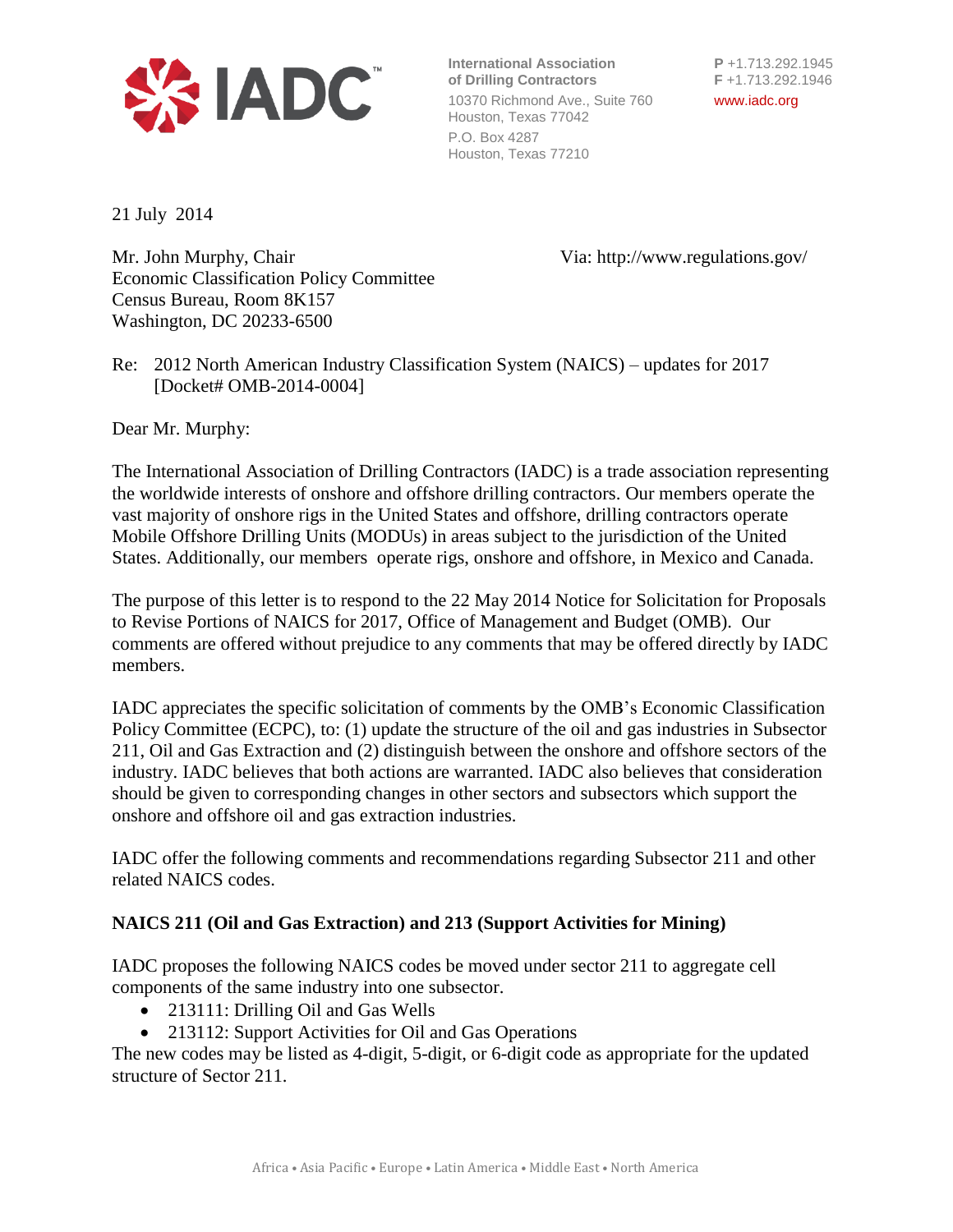The oil and gas fatality rate, employment, and wage statistics reported by the Bureau of Labor Statistics (BLS) is presently based solely on NAICS 211. The statistics do not account for related oil and extraction related activities listed under "Support Activities for Mining" NAICS 213111 and 213112. This, in IADC's view, results in a misleading representation of the industry. For example, in NAICS 211, you find geologists, draftsmen and petroleum engineers, people employed directly by oil and gas companies. NAICS 213 contains people that work for the "service companies" and drilling industry, the companies that drill, frack, service and equip wells. Job titles include roughnecks, roustabouts and service pump operators, positions all integral to, and dependent on, oilfield activities.

IADC also recommends that within the updated Sector 211, a distinction be made between establishments engaging in the drilling of oil and gas wells and those establishments providing well servicing and/or completion services, *e.g.*:

- Drilling: Drilling and casing the well bore.
- Well Servicing/Completions: Remedial or maintenance work performed within the well casing on any well, other than a drilling well, cementing operations ,completion or recompletion activities, and well abandonment operations.

Further, within the updated Sector 211, delineation between onshore and offshore activities is needed at the 6-digit level (or higher). The establishments engaging in onshore and offshore operations differ significantly in their composition and regulatory governance, in the U.S., as well as in Canada and Mexico, and this distinction is necessary to ensure the different components of production, safety, and performances are captured accurately.

## **Further delineation between onshore and offshore activities**

For consistency, IADC suggests that the possibility of distinguishing between onshore and offshore activities for other establishments in other sectors supporting oil and gas extraction activities be considered. Such subsector codes include, but are not limited to: 237120 (Oil and Gas Pipeline and Related Structures Construction); 481211 (Nonscheduled Chartered Passenger Air Transportation); and 483111 (Deep Sea Freight Transportation).

There have always been significant differences between the establishments that conduct oil and gas extraction activities onshore and those that conduct such activities offshore. However, these differences have become much more significant over the last decade, and IADC now has very few drilling contractor members conducting business both onshore and offshore, and those that do, conduct such operations under different business units. One of the major differences is the costs, and overhead, associated with conducting such operations.

IADC would appreciate an opportunity to work the ECPC to help develop an appropriate code structure for our segment of the industry that can be applied in a practical manner, and which hopefully could be accepted in Canada and Mexico as well.

The oil and gas industry, which includes drilling contractors, accounts for 5.3 percent of total U.S. employment. To put this in perspective, the number of jobs supported by the upstream segment alone in  $2010 - 2.2$  million – is larger than the populations of 15 states. We believe